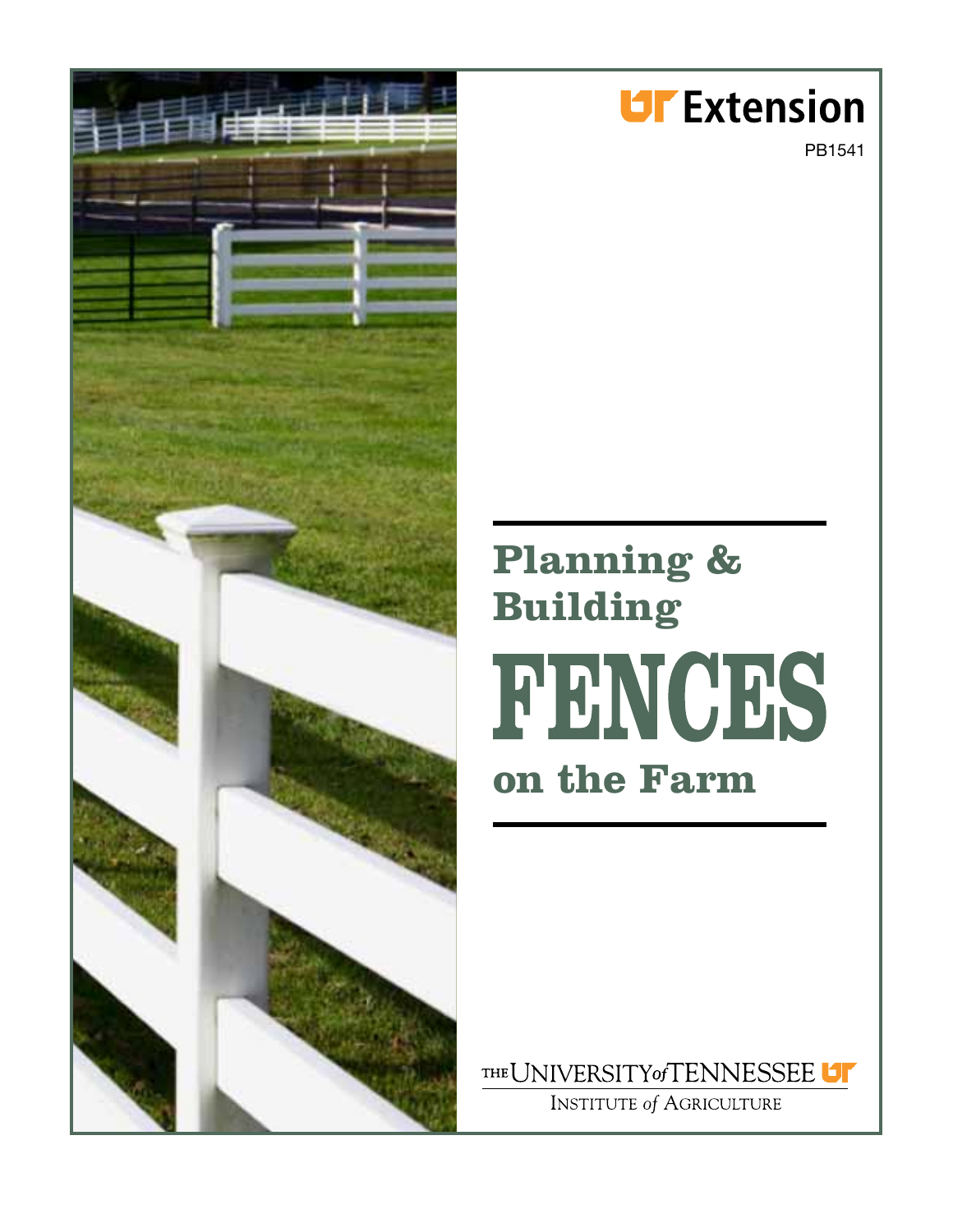## **Contents**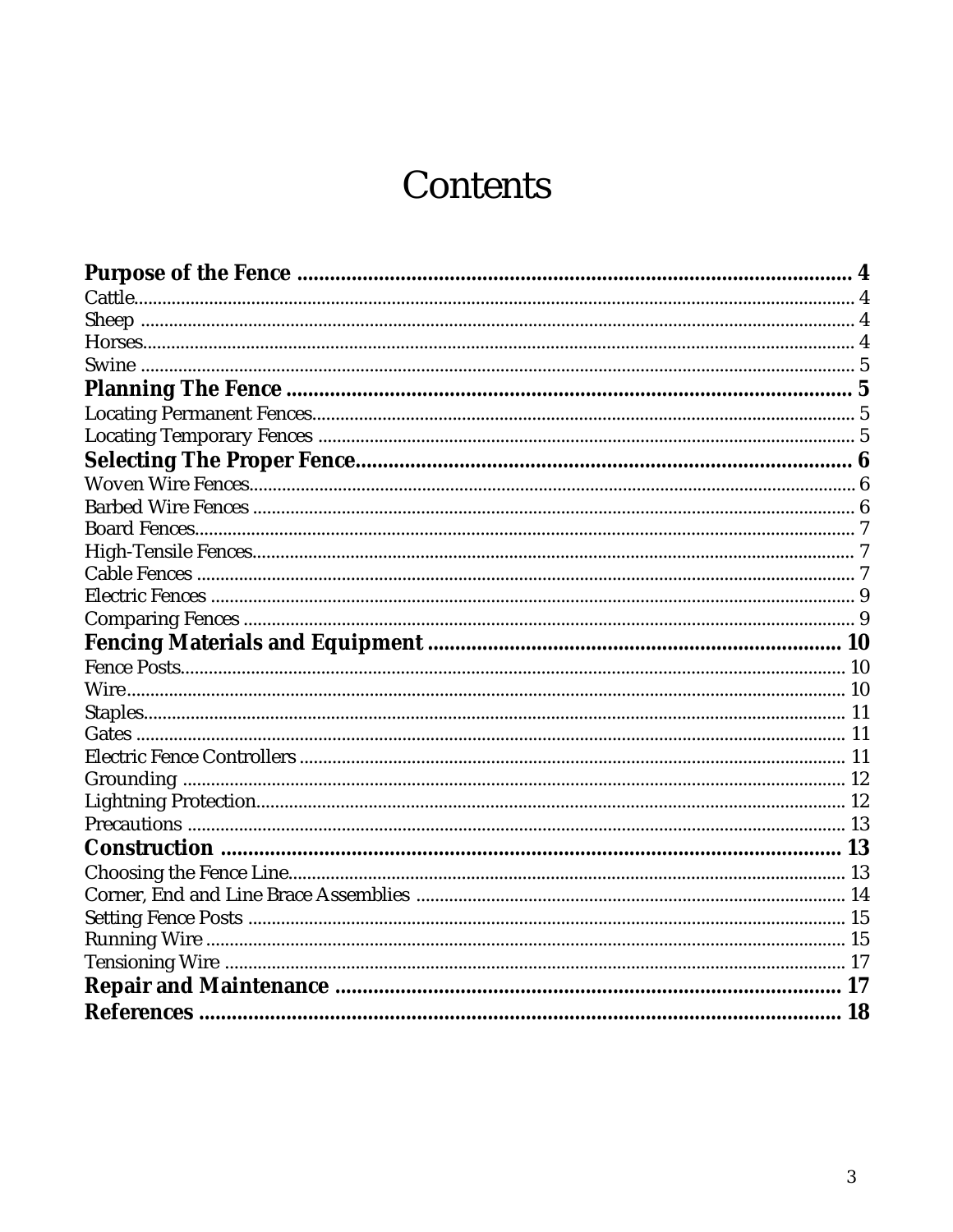## Planning and Building Fences on the Farm

*Michael J. Buschermohle, Professor, Agricultural Engineering James B. Wills, Professor, Agricultural and Biosystems Engineering W. Warren Gill, Professor, Animal Science Clyde D. Lane, Professor, Animal Science*

Many innovations have occurred in the fencing industry in recent years, giving producers an array of options for fences to confine and protect livestock. Whether used as permanent, periphery boundaries, temporary pasture dividers or to encircle a house, fences need careful planning and construction for efficient usefulness, long life and low maintenance.

Several decisions must be made when installing fencing. First, what is the fence to be used for? For example, is it going to be a boundary fence or a cross-fence to divide a pasture? Is the fence for sheep, cattle, horses or something else? What type of fence is best suited and where should the fence be constructed for maximum effectiveness?

Other considerations include the type, spacing and setting of posts, gate location and construction, brace post assembly and installation of stock gaps or cattle guards. This publication is designed to help in planning a new or renovated fencing system.

### **Purpose of the Fence**

The first consideration in deciding the best fence is the purpose for which it will be used.

Livestock protection and confinement are the main reasons for considering fencing, but the fencing needs for various types (species, age, breed, production system) of livestock vary widely. Following are some of the livestock types and situations with special requirements:

#### **Cattle**

Most types of fence can be used with cattle, so most cattle producers assess factors such as expense, ease of construction and expected life of the fence when considering fencing strategy. In the past, woven wire and barbed wire were the most common fence types; however,high-tensile fencing is rapidly gaining popularity in Tennessee. Fence height for perimeter cattle fences should be a minimum of 54 inches.

When bulls are penned separately from cows, special attention must be paid to construction. Heavy posts with thick-gauge wire or cables are required, or electric fence may be effectively used.

Fences for handling facilities must be strong enough to withstand heavy usage, tall enough (60 inches minimum) to prevent escape, and clearly visible. Treated wood or heavy wire panel fences are preferred.

#### **Sheep**

Fences for sheep do not have to be as tall as for cattle, but sheep have other special requirements. Predator control is more important. Electric fences are particularly useful for discouraging predators such as dogs and coyotes. Barbed wire is not as effective with sheep, as the barbs tend to become covered with wool.

#### **Horses**

Visibility is a necessary characteristic in fencing for horses. Barbed wire should be avoided because there are many opportunities for horses to tear their hide on the barbs. High-tensile wire fences poses a threat to horses because they may become entangled in the strands. The chance of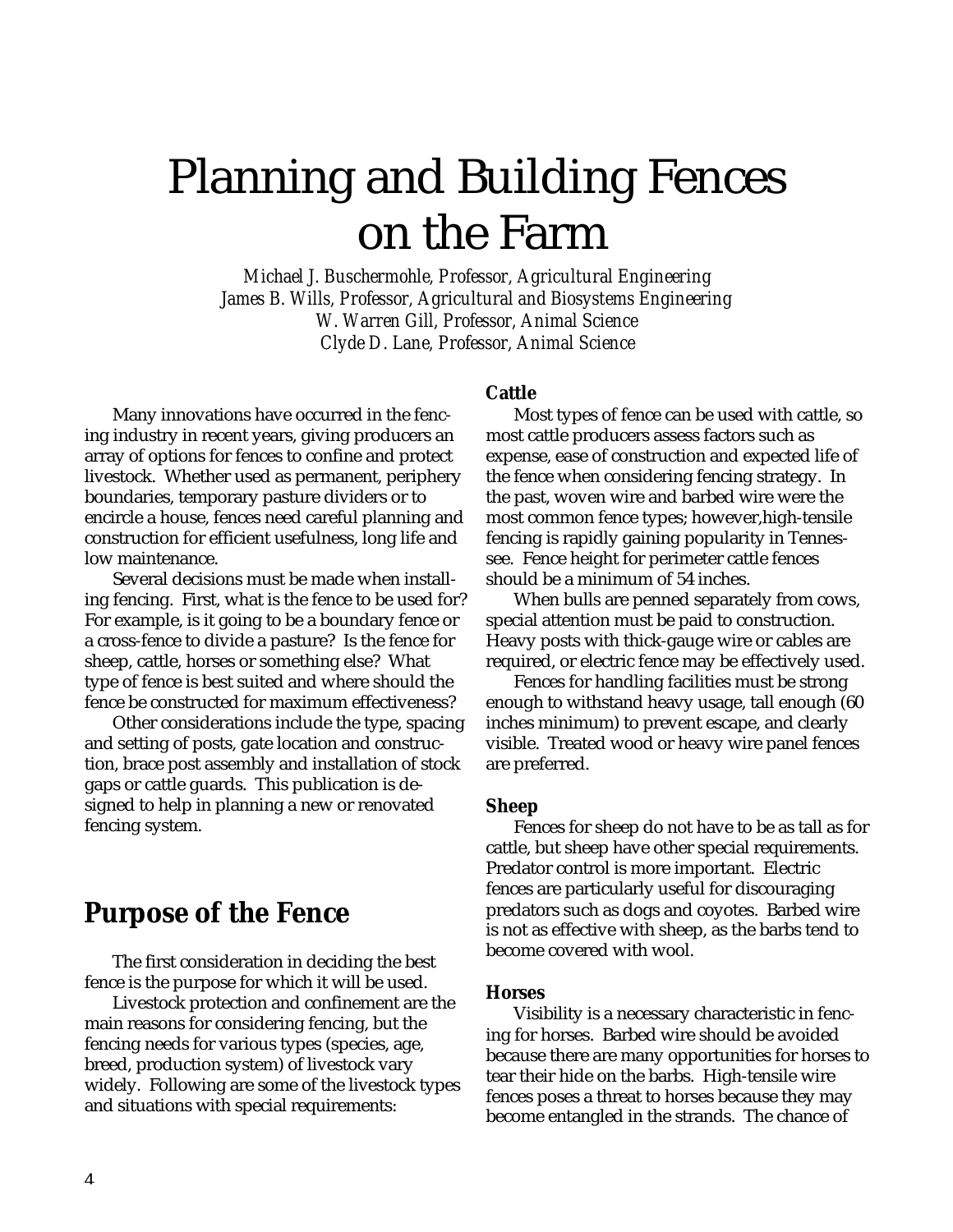this can be decreased if high-tensile fences are made more visible by placing posts closer together, or hanging ribbons or something else from the wire. Board fences are ideal for horses. Woven wire also works well, particularly with a single board at the top so the horses can easily see the fence.

#### **Swine**

Swine require strong fences that are built close to the ground to prevent them from escaping by rooting underneath the fence. Barbed wire along the ground helps prevent rooting. Fences need to be no higher than 54 inches.

As with cattle-working pens, fences around swine confinement units are likely to receive heavy usage. Use heavy materials and sturdy construction for long life and functionality.

## **Planning The Fence**

Fencing is a costly investment. The location and arrangement may affect production efficiency, so it makes good sense to plan before you build. This is true whether you are installing a fence around the farm or a pasture for the first time, or replacing an old, worn-out fence. Evaluate existing fences. If they are in good shape, you may want to plan new fences around them. If they are old and falling down, it may be cheaper in the long run to replace them.

Pay attention to water resources when planning your fencearrangement. Wise placement of fences can result in being able to use the same water source in two, three or even three or more pastures. Fencing cattle away from ponds and using freeze-proof overflow tanks can improve water quality and prevent disease problems associated with cows standing in the ponds during the summer. This also prevents injury and death due to cattle breaking through frozen ponds in the winter. Plans and information about these types of watering systems may be found at your local Extension office or through the Soil Conservation Service.

#### **Locating Permanent Fences**

Permanent fences should be well constructed using high quality materials so they will last a

long time with minimum repairs. A well-constructed permanent fence that surrounds the farm is essential. It establishes a fixed property line between you and your neighbors and prevents losses due to livestock getting killed on the highway or having to pay your neighbors for livestock damage to their crops. Take care to properly locate the property line when building boundary fences to avoid costly mistakes.

Consider permanent fencing around pastures which will be used year after year and around cropland. These fences will probably never be moved, so it makes sense to build a well-constructed, low maintenance fence that will last a long time. A permanent fence is also a good idea for a lane that gives livestock access to water.

#### **Locating Temporary Fences**

Movable fences are considered temporary fences. They are normally used for a short period of time, then removed and used in some other location or stored until needed. They are easy to build and take down. They cost less than permanent fences, but they are not as effective and usually will not last more than one to three years. They do not take the place of permanent fences, but can be very beneficial in some instances.

Temporary fences are well suited for controlled grazing situations because pastures can be divided into a substantial number of individual cells with minimal labor and cost.They can be moved from year to year until you decide the field layout that best fits your production scheme.

#### **Locating Lanes and Gates**

A lane is needed to connect livestock buildings, working facilities and water with every field that eventually may be pastured. Keep in mind that a permanent pasture located between other fields can serve as a lane.

To keep gullies from forming on rolling land, plan the lane to followa terrace or natural ridge. If a well-drained location is not possible, use movable fences which can be relocated every few years. Wherever possible, locate gates and passageways for livestock and equipment in the corner of each field closest to farm buildings. If you have fields on opposite sides of a road, locate gates opposite each other so livestock can go directly across.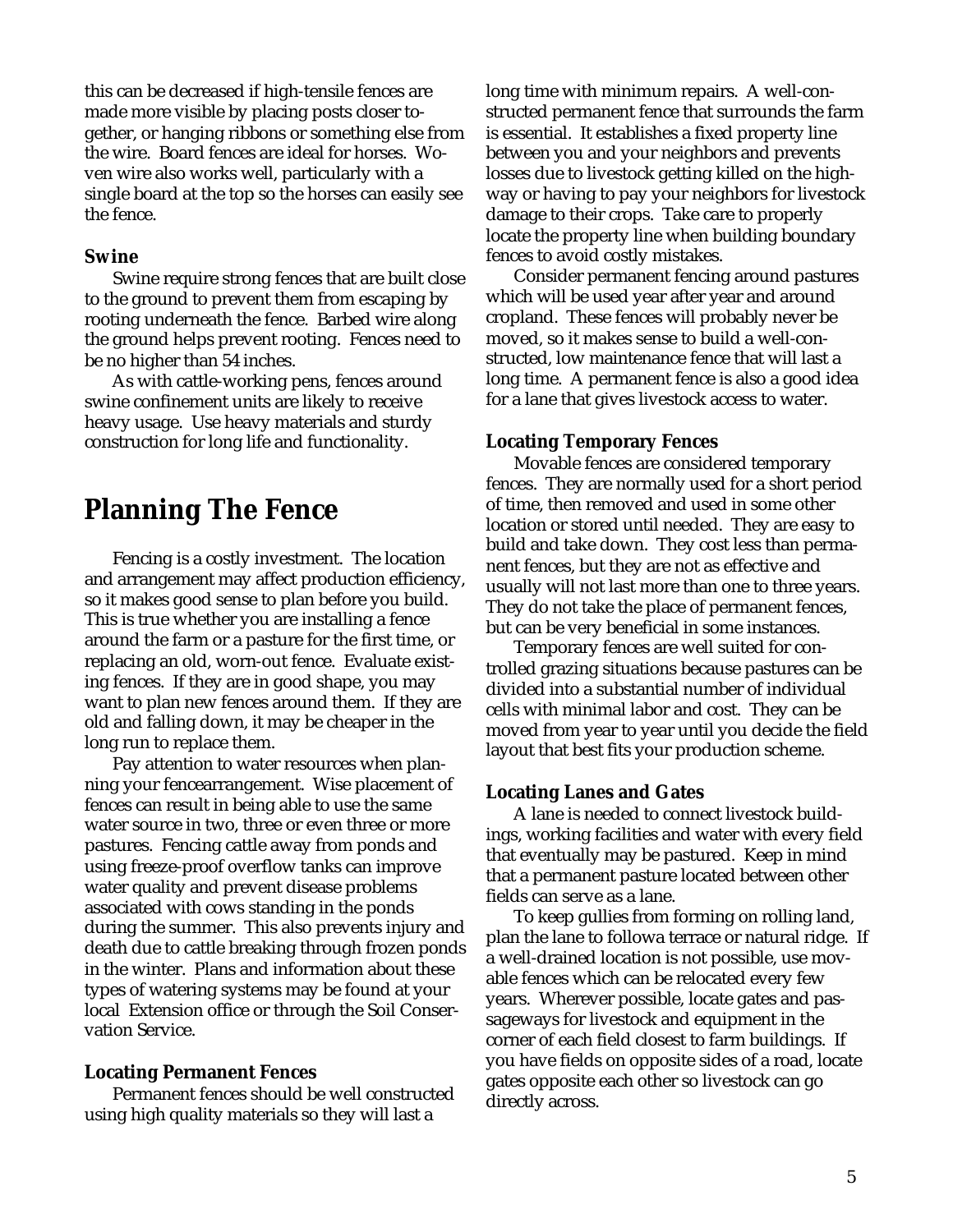### **Selecting The Proper Fence**

There are many types of fences to meet various fencing needs. Since fencing usually represents a rather large investment on most farms, it is especially important to select a fence that is affordable, easy to maintain, durable and, most importantly, keeps livestock in. The kinds of fences commonly used in Tennessee include woven wire, barbed wire, high-tensile, board, electric or a combination of any of these.

#### **Woven Wire Fences**

Woven wire fences consist of a number of horizontal lines of smooth wire held apart by vertical wires called stays. The distance or spacing between horizontal line wires may vary from as close as 1 1/2 inches at the bottom for small animals, to as wide as 9 inches at the top for large animals. In general, the spacing between wires gets wider as the fence gets taller.

Woven wire is available in many combinations of wire sizes and spacings, as well as a number of horizontal line wires and fence heights. The height of most woven wire fencing materials ranges from 26 to 48 inches. The fence height should be selected based upon the animals size and their jumping ability. Stay wires shoiuld be spaced 6 inches apart for small animals and 12 inches for large animals.

The standard design numbers listed on the tag

describe the wire. For instance, a design number 1047-12-11 indicates the wire has 10 horizontal wires and is 47 inches high, stays are spaced 12 inches apart and stay-and-filler wires (wires between the top and bottom line wires) are 11 gauge wire. The top and bottom wires are generally two sizes larger. Standard woven wire fence sizes are shown in Table 1.

| Design # | <b>Horizontal</b><br><b>Wires</b> | Height (in.) |
|----------|-----------------------------------|--------------|
| 635      | 6                                 | 35           |
| 726      | 7                                 | 26           |
| 832      | 8                                 | 32           |
| 845      | 8                                 | 45           |
| 939      | 9                                 | 39           |
| 949      | 9                                 | 49           |
| 1047     | 10                                | 47           |
| 1156     | 11                                | 56           |

*Table 1. Common Woven Wire Fencing Material*

#### **Barbed Wire Fences**

Barbed wire fences are made of two or more strands of smooth, galvanized-coated, steel wire twisted together with two or four barbs spaced every 4 to 5 inches. They are generally classified as either a standard or suspension barbed wire fence.

Standard barbed wire fences usually have three to five strands of barbed wire stretched between posts that are spaced between 15 to 25 feet apart (Figure 1).

 The suspension fence has 4 to 6 strands of wire stretched taut so there is no more than 3

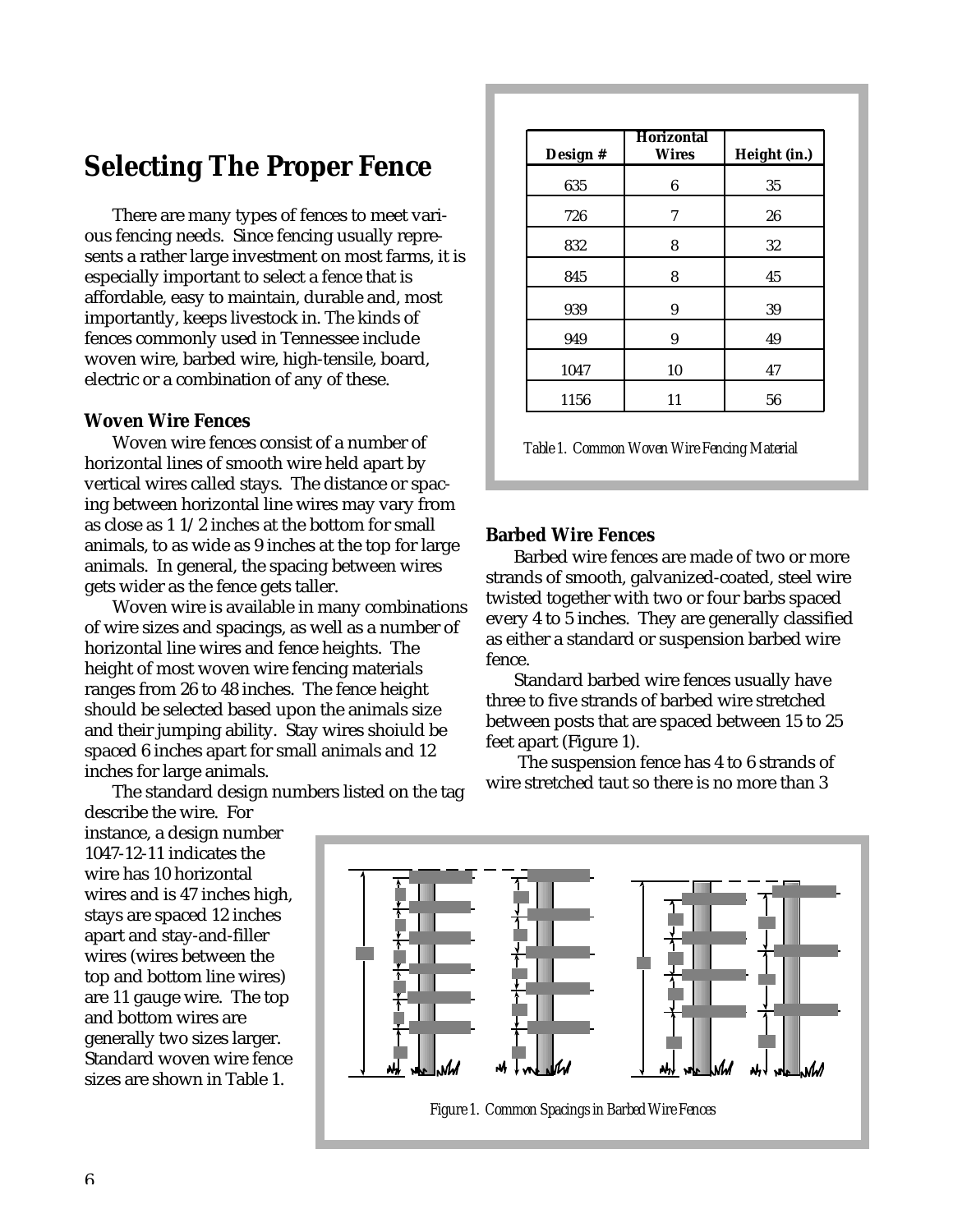

inches of sag between posts (Figure 2). Depending upon the topography, line posts are generally spaced between 80 to 120 feet apart. The wires are held apart by twisted wire stays spaced 16 feet apart. Wind or animals hitting the fence cause it to sway back and forth. This swaying motion keeps animals away from the fence and discourages them from fighting through it. To allow the fence to sway, the stays must not touch the ground or the effectiveness of the suspension fence will be reduced.

#### **Board Fences**

Board fences are very attractive, quite strong and are safe for animals. They are typically used as border fences around the farm or the home. Board fences consist of 1- to 2-inch thick, 4- to 6 inch wide boards nailed to wooden posts spaced 8 to 10 feet apart. They can be built to any height, however, heights of 4 to 5 feet are most common.

The price of lumber, nails, paint and other materials along with the labor required makes the cost of these fences considerably higher than most permanent wire fences. Upkeep is also high, especially if untreated lumber is used.

#### **High-Tensile Fences**

An increasingly popular type of fence is hightensile wire fence. First used in New Zealand and Australia, high-tensile wire fences offer several advantages over conventional fencing:

- easier to construct
- last longer
- cost less to build than most conventional fences
- require less maintenance

High-tensile fences are constructed mostly with 12 1/2 or 14 gauge Class 3 wires which have tensile strengths from 170,000 to 200,000 or more pounds per square inch (psi) and breaking strengths of approximetly 1,800 pounds (Figure 3). This fence can withstand more than 1,100 pounds of livestock pressure without losing its elasticity, yet it is flexible enough to bend, wrap, tie in knots or clamp with crimping sleeves. Wires are held in tension along wood, fiberglass, insulated metal posts or a combination of posts and battens or droppers. Tension in the wire is maintained by permanent in-line strainers. Adequate tension for 12 1/2 gauge high-tensile wire is 200 pounds. A tension indicator spring is used to indicate wire tension.

High-tensile wire fences should be used with electricity to improve animal-holding capability and predator control. It is important to use treated wood posts and set them properly in the ground with adequate braces to withstand the pressure caused by the tightly stretched wire.



#### **Cable Fences**

Because of their expense, cable fences are used primarily for confinement areas, such as holding pens, feed lots and corrals. These fences usually consist of 3/8-inch smooth steel wire cables stretched between anchor posts. The cables are normally made out of seven wires twisted together. Heavy duty springs are placed at one end of each cable to absorb the shock on the wires caused by animals pressing against them. Cables are usually passed through holes in wooden or steel posts.

There is no limit as to the number of cables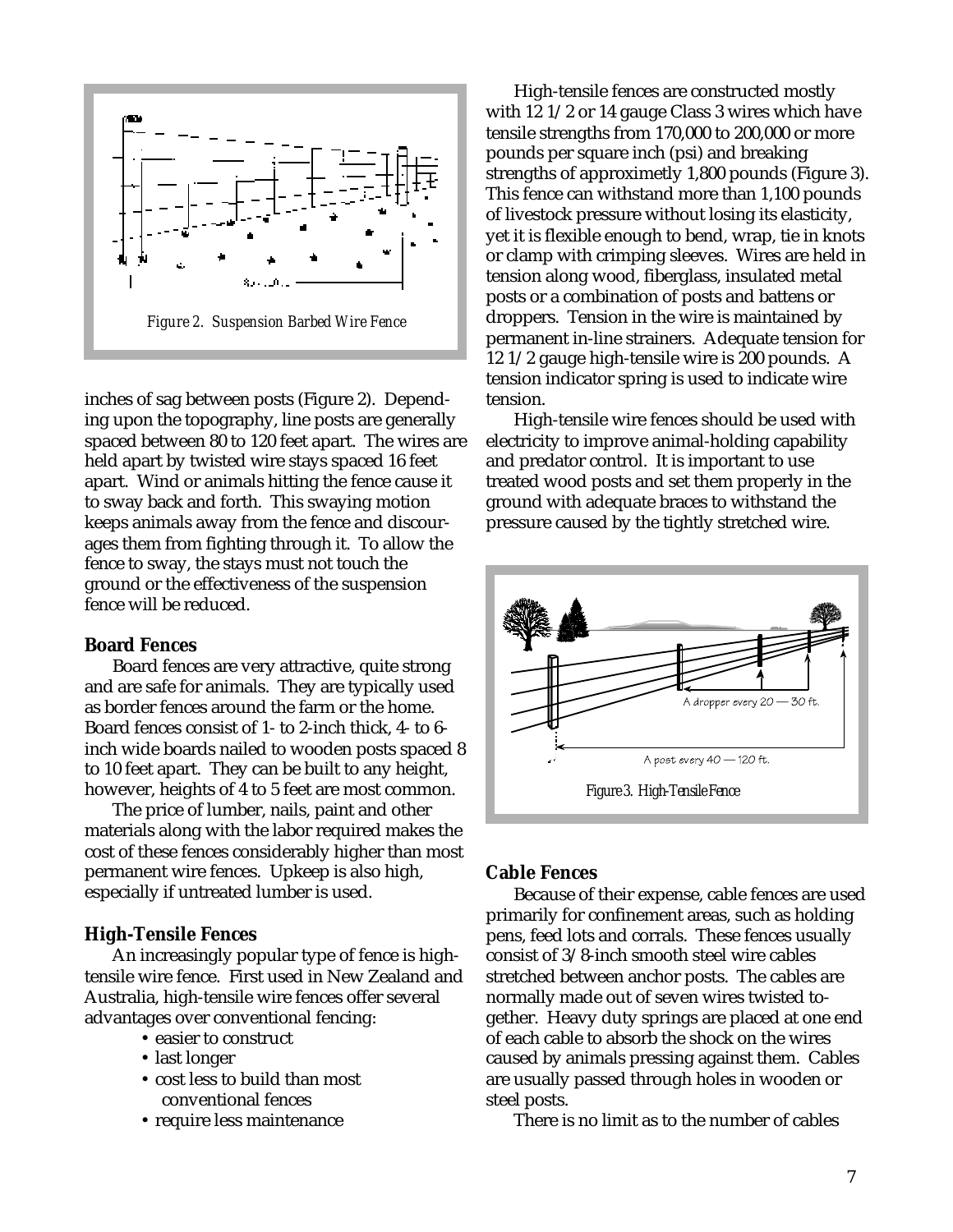| Permanent Types                                                                                                                                                                                                                                  | Height (in) Spacing(in)                                                                        | Cost<br>Index <sup>1</sup><br><b>Materials</b><br>Only)               | Approx. Life<br>(Humid Climate)<br>$(Years?)^2$ | Maintenance                                              |
|--------------------------------------------------------------------------------------------------------------------------------------------------------------------------------------------------------------------------------------------------|------------------------------------------------------------------------------------------------|-----------------------------------------------------------------------|-------------------------------------------------|----------------------------------------------------------|
| <b>Barbed Wire</b><br>2 point, 4-in spacing<br>3 strands, 12 % gage<br>4 strands, 12 1/2 gage<br>5 strands, 12 % gage<br>3 strands, 14 gage<br>4-point, 5-in spacing<br>3 strands, 12 1/2 gage<br>4 strands, 12 ½ gage<br>5 strands, 12 1/2 gage | 1 post per 16'                                                                                 | 12<br>12<br>14<br>11.<br>12<br>13<br>14                               | 33.<br>33.<br>33<br>19.<br>33<br>33.<br>$33 -$  | High<br>High<br>High<br>High<br>High<br>High<br>High     |
| <b>Suspension Fencing</b><br>4-point, 5-in spacing<br>4 strands, 12 % gage<br>6 strands, 12 ½ gage                                                                                                                                               | Posts 100' apart                                                                               | 8<br>10                                                               | 33<br>33.                                       | <b>Medium</b><br>Medium                                  |
| <b>Woven Wire</b><br>Light Weight<br>Top and bottom<br>Wire: 11 gage<br>Filler Wire: 14 % gage                                                                                                                                                   | Stav<br>Height (in) Spacing (in)<br>26.<br>6<br>32<br>ĥ.                                       | 14.<br>15                                                             | 19<br>19                                        | High<br>High                                             |
| <b>Medium Weight</b><br>Top and bottom<br>Wire: 10 gage<br>Filler Wire: 12 1/2 gage                                                                                                                                                              | 26 .<br>6<br>32<br>6<br>39.<br>6<br>$\vec{b}$<br>47                                            | 16<br>17<br>18<br>20                                                  | 30<br>30<br>30<br>30.                           | <b>Medium</b><br>Medium <sup>1</sup><br>Medium<br>Medium |
| Heavy Weight<br>Top and bottom<br>Wire: 9 gage<br>Filler Wire: 11 gage                                                                                                                                                                           | 26<br>k.<br>32<br>$\hat{\mathbf{G}}$<br>39.<br>$\mathbf{6}$<br>47.<br>$\mathcal{L}_\mathrm{c}$ | 19<br>21<br>23<br>25.                                                 | 40.<br>40<br>$-40$<br>40                        | Low<br>Low<br>Low<br>Low:                                |
| High Tensile: 12 14 gage<br>3 strands<br>4 strands<br>5 strands.<br>8 strands                                                                                                                                                                    |                                                                                                | 4 <sup>3</sup><br>$\mathbb{S}^3$<br>$\mathbf{6}^3$<br>10 <sup>3</sup> | 30<br>30<br>30 <sub>1</sub><br>30               | Medium.<br>Medium<br>Medium<br>Medium                    |
| <b>Temporary</b>                                                                                                                                                                                                                                 |                                                                                                |                                                                       |                                                 |                                                          |
| Barbed Wire: 12 16 gage<br>1 strand<br>2 strands                                                                                                                                                                                                 |                                                                                                | 4<br>5.                                                               | 30 <sub>1</sub><br>30.                          | Medium<br><b>Medium</b>                                  |
| <b>Aluminum Wire</b><br>9 gage<br>13 gage                                                                                                                                                                                                        |                                                                                                | $6^3\,$<br>$5^3$                                                      | 30<br>30 <sup>°</sup>                           | Medium<br>Medium                                         |

Cost index figures are to show relative cost, no actual cost. For example, fence with an index of 25 costs about twice as much per foot as fence with an index of 12.<br>Thence life based on combination of post and wire life e

<sup>3</sup>Costs of electric controller not included.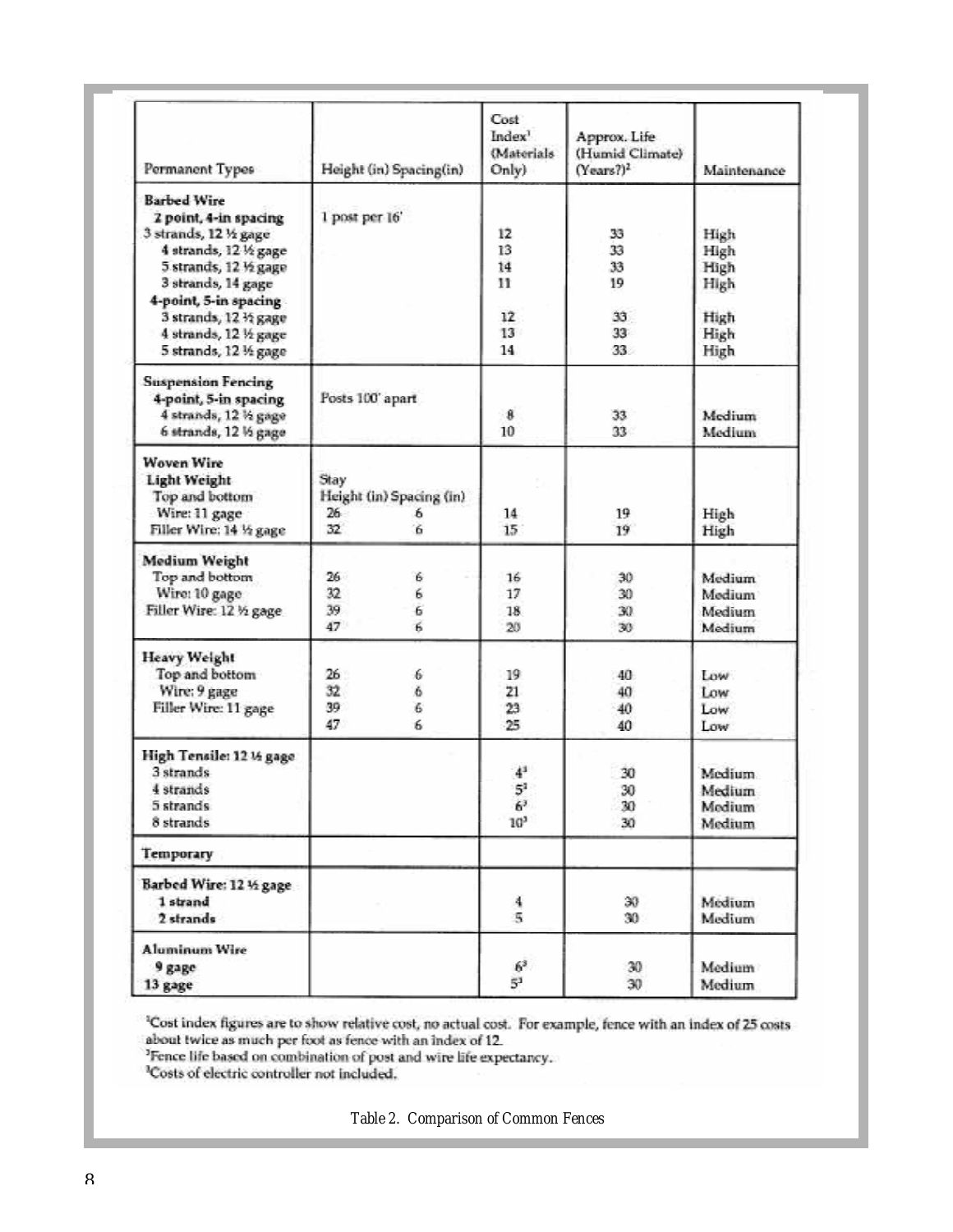that can be used; however, a six-cable fence is often used for large animals. The spacing between cables depends upon the type of animals to be confined.

#### **Electric Fences**

Electric fences are widely and successfully used in Tennessee. They can be an effective, safe and inexpensive means of providing both temporary and permanent fencing if they are constructed properly and energized with a properly sized controller.

Electric fencing does not need to be strong because it seldom comes under pressure, but it must be well designed and constructed to absorb the impact of animals. It is also essential that there is adequate power for the length of fencing and the type of animals to be confined. Several advantages of electric fencing are low cost, inexpensive to operate, can be used to extend the life of old permanent fences or they can be used for deer and predator control. They can be built for temporary or permanent use.

Various types of inexpensive, easily-erected temporary electric fences are available. Probably the most popular are the polywire strands or ribbons which are fine wires woven together with polyethylene fibers.

Polywire comes in various colors. Black is the most difficult for animals and people to see. Brighter colors, such as orange or white, are also available. The polytape, particularly the extrawide type, is easier to see than polywire. This type works better for horses. It is very important

to keep weeds and grass cut away from the fence, especially when using low impedance controllers. If grass and weeds are allowed to touch most polywires, the charge produced from low impedance controllers can cause the small-diameter wires to burn in two. Polywires with stainless steel wires are more durable, but electric conductivity is lower. Aluminum conducts electricity better, but it breaks more easily.

Aluminum, stainless steel and high-tensile wire can also be used. One advantage to using these type of wires is they conduct electrical charges for longer distances than the smalldiameter wires of the polywire and polytapes. However, they are harder for the animal to see. To effectively train animals to stay within an electric fence, the animals need to see the wire as they feel the shock. Tying pieces of white cloth or brightlycolored plastic ribbon will help make these wires more visible.

An electric fence controller is used to energize the wire. The moist earth is used for completing the electrical circuit. Corners and end posts in temporary electric fences require minimal bracing. Line posts can be small and spaced far apart since the fence will generally be used for a short period of time.

#### **Comparing Fences**

As previously stated, when selecting a fence, the things to consider are what the fence is to be used for, how easy it is to build, what it costs to build and maintain and how long it is supposed to last. Table 2 gives some general comparisons

| <b>Post Type</b>        | <b>Bending</b><br>strength | <b>Expected</b><br>life (yrs) | <b>Initial</b><br>cost | <b>Fire</b><br>resistance | <b>Maintenance</b> |
|-------------------------|----------------------------|-------------------------------|------------------------|---------------------------|--------------------|
| Steel-T. concrete       | Fair                       | $25 - 30$                     | Medium                 | Good                      | Low                |
| Steel rod 3/8" dia      | Poor                       | $15 - 20$                     | Low                    | Good                      | Medium             |
| Heavy-duty fiberglass-T | Fair (flexible)            | 25-30                         | High                   | Poor                      | Low                |
| Light-duty fiberglass-T | Poor (flexible)            | $15 - 20$                     | Low                    | Poor                      | Medium             |
| Pressure treated wood   | Good                       | 30-35                         | Medium                 | Poor                      | <b>Very Low</b>    |
| Untreated wood          | Good                       | $7 - 15$                      | Low                    | Poor                      | High               |

*Table 3. Fence Post Characteristics*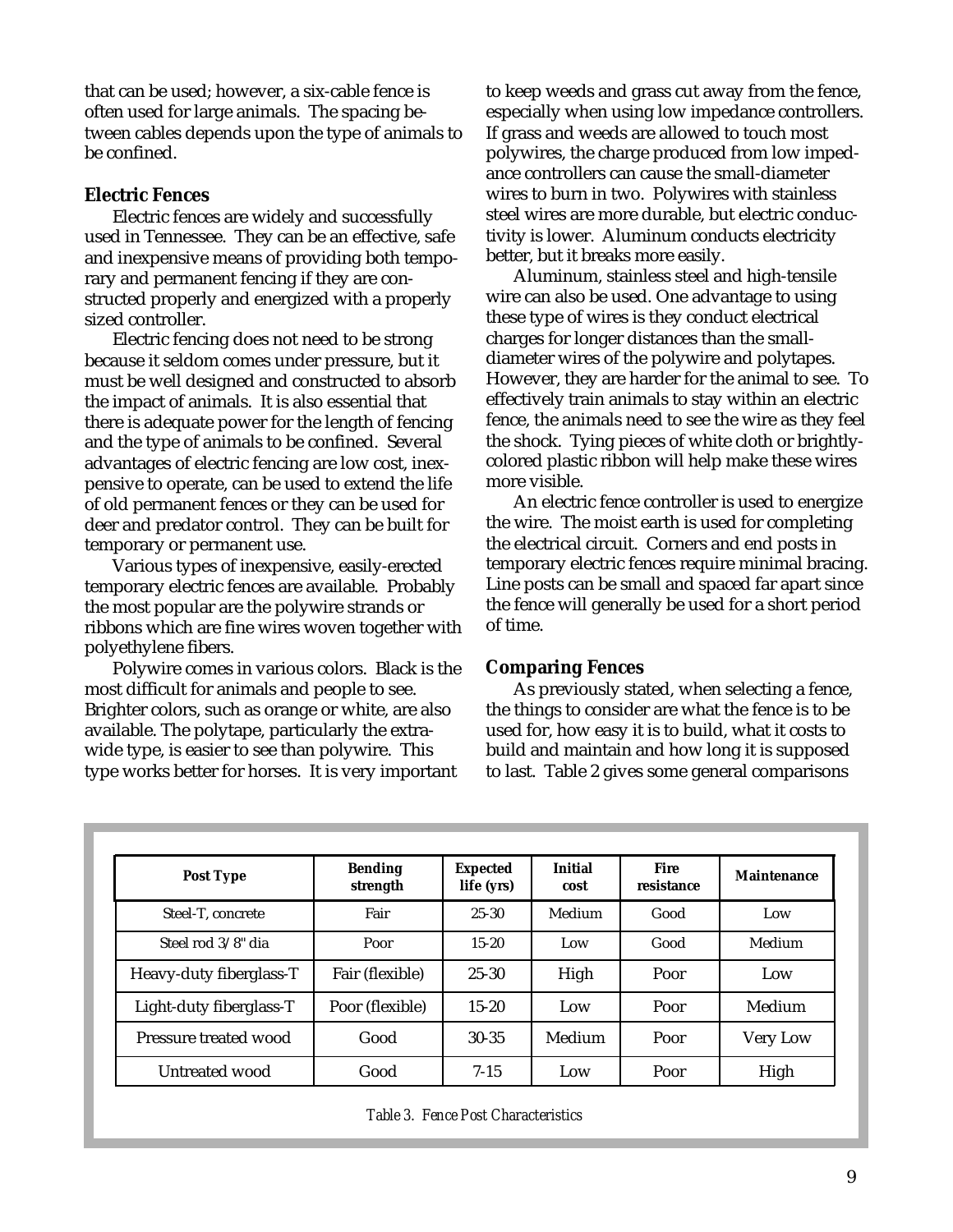| <b>Kind</b>      | <b>Untreated</b> | <b>Treated</b><br>(Pressure) | <b>Treated</b><br>(Soak) |
|------------------|------------------|------------------------------|--------------------------|
| Osage O.         | $25-35$ yrs      |                              |                          |
| R. Cedar         | $15-25$ yrs      | $20-25$ yrs                  | $20-25$ yrs              |
| <b>B.</b> Locust | $15-25$ yrs      |                              |                          |
| W. Oak           | 5-10 yrs         | $20-30$ yrs                  | $15-30$ yrs              |
| Hickory          | $2-6$ yrs        | $15-20$ yrs                  | $10-15$ yrs              |
| R. Oak           | $2-6$ yrs        | 20-30 yrs                    | 20-30 yrs                |
| Y. Poplar        | $2-6$ yrs        | $20-25$ yrs                  | $15-25$ yrs              |
| S. Gum           | $3-6$ yrs        | $20-30$ yrs                  | 20-30 yrs                |
| S. Pine          | $3-7$ yrs        | 25-30 yrs                    | 15-20 yrs                |

| Fence                                                     | <b>Spacing</b><br>(feet) |  |  |
|-----------------------------------------------------------|--------------------------|--|--|
| Woven Wire                                                | 14 - 16                  |  |  |
| <b>Barbed Wire</b>                                        | $12 - 14$                |  |  |
| Suspension                                                | 100                      |  |  |
| Electric                                                  | $40 - 75$                |  |  |
| <b>High Tensile</b>                                       | $40 - 60$                |  |  |
| <b>Board</b><br>8                                         |                          |  |  |
| 6<br>Corrals                                              |                          |  |  |
| * Driven posts are 1.7 times as strong<br>as tamped posts |                          |  |  |

you can use to help select the type of fence that best fits your need and budget.

## Fencing Materials and Equipment

#### **Fence Posts**

There are many types of posts available in Tennessee (Table 3 ). Always try to find the best post to meet the demands of the situation. For example, it is best to use good, treated posts for permanent peripheral fences, while light fiberglass or steel posts would be more suitable for constructing temporary fences in a controlled grazing cell.

Often the least expensive option is to cut your own posts or purchase untreated, wooden posts. They are highly variable in size, shape and durability (Table 4 ). Osage orange posts have a lifespan of 25 to 35 years, black locust or red cedar posts will last for 15 to 25 years. Other woods such as oak, pine and poplar will rot in just a few years unless they are pressure treated.

Wood posts come in an array of sizes and lengths. The larger the top diameter, the stronger the post. Corners are the backbone of a fence. Whether you plan to install a woven wire, barbed

wire or high-tensile wire fence, the first step is to choose good corner posts. Corner and gate posts should have a diameter of at least 8 inches. Brace posts should be 5 inches or more in diameter. Line posts can be as small as 2 1/2 inches, but larger diameter posts will make the fence stronger and more durable.

Steel posts have several advantages. They weigh less, can be driven into the ground rather easily, won't rot and are fireproof. They also help ground the fence against lightning when the soil is wet. They aremore likely to be bent or forced out of line by livestock. A widely used method is to use wooden line posts every 50 to 75 feet to help keep steel posts from bending and improve the strength of the fence.

All posts must be long enough to accommodate the height of the fence and depth of setting. To get the correct fence post length, add together the depth of setting, the height of the top wire and 6 extra inches. Recommended post spacings for various fences are shown in Table 5.

#### **Wire**

Wire is covered with zinc, commonly called galvanizing, to protect it from rusting. The length of time before fence wire begins to rust depends on the thickness of the galvanized coating. The more ounces of zinc per square foot of wire means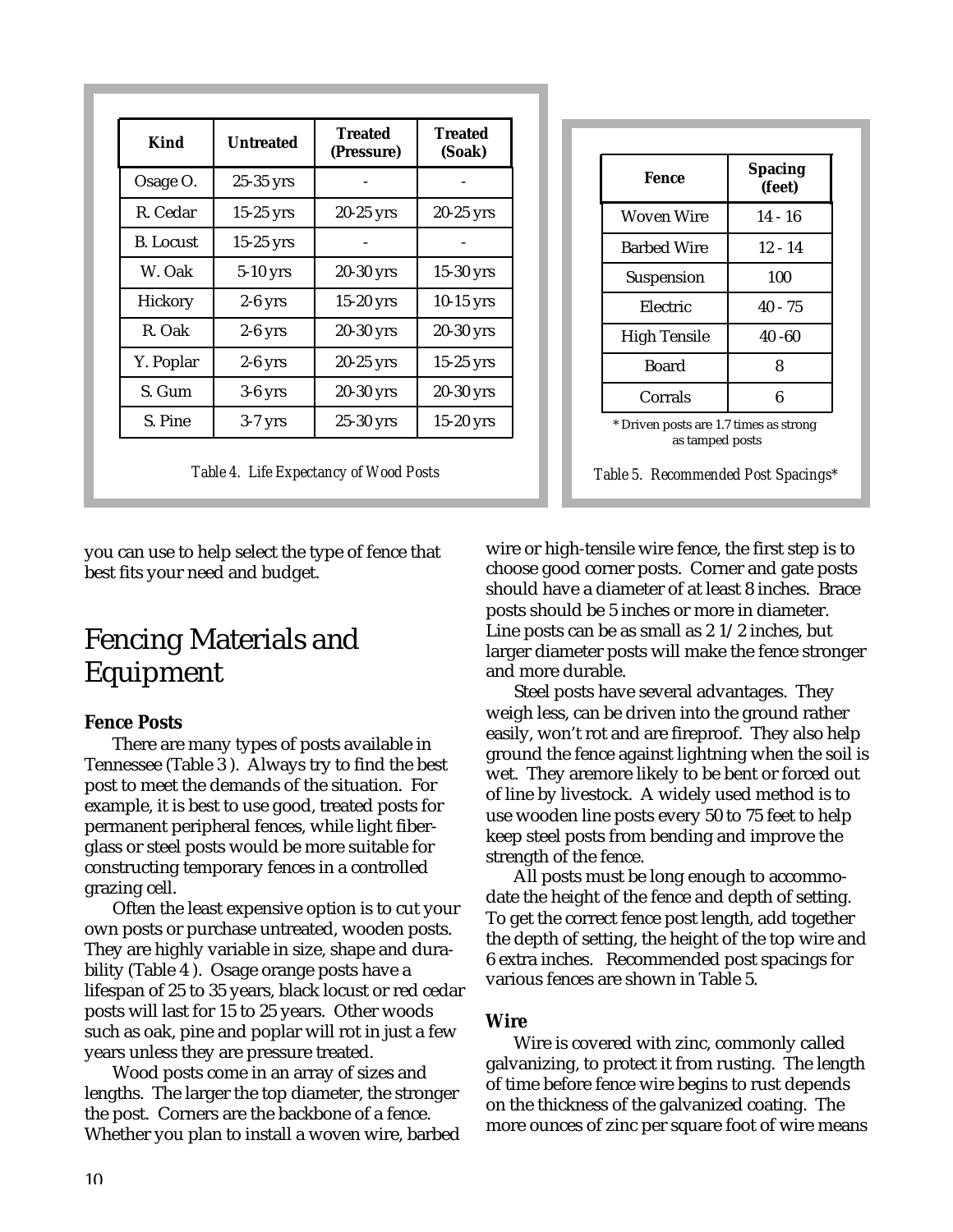more years of service before rusting starts (Table 6).

Fence manufacturers and the American Society for Testing Materials have established "classes" of zinc coatings for fence wire. Class 1 has the lightest coating of zinc and Class 3 has the heaviest. Because of competition, many local fencing supply dealers only stock wire with Class 1 coating. Fencing materials with Class 3 coating may have to be specially ordered. Galvanizing delays rusting. The more galvanizing on the wire, the longer it will be before rust starts to appear.

Once steel wire starts to show rust, it isn't long before the whole fence is rusted. It usually takes from

one to three years from the time rust first appears until all the wire is rusty. The durability of the fence then depends on how fast rust weakens the wire. Rusting slowly reduces the diameter of the wire. As the diameter of the wire gets smaller, its strength is reduced.

#### **Staples**

Selecting the appropriate staple is just as important to the overall strength and longevity of the fence as selecting the right wire. Staple pullout is a common fencing problem when using pressure-treated softwood posts. The lubricating action of the preservative, combined with the soft nature of the wood, makes it easy for staples to loosen and fall out over time. To avoid this pulling-out action, use 1 3/4-inch or 2-inch long, 8- or 9-gauge, hot-dipped, galvanized staples with cut points and barbs. If you are using untreated hardwood posts, shorter staples can be used because they cannot be pulled out of hardwood very easily.

#### **Gates**

Always place gates in logical places so livestock will move through easily. Avoid putting gates in the middle of a straight fence. It is best toput them in corners. Build or buy sturdy gate materials, especially hardware items such as hinges and closures.

Stock gaps or cattle guards are useful for high traffic areas. Cattle guards can be made of various

|                  | <b>Climatic Conditions</b>           |         |                |         |
|------------------|--------------------------------------|---------|----------------|---------|
|                  | Dry                                  |         | Humid          |         |
|                  | <b>Class 1</b>                       | Class 3 | <b>Class 1</b> | Class 3 |
| <b>Wire Size</b> | Years until rust appears on the wire |         |                |         |
| 9                | 15                                   | 30      | 8              | 13      |
| 11               | 11                                   | 30      | 6              | 13      |
| 121/2            | 11                                   | 30      | 6              | 13      |
| 141/2            |                                      | 23      | 5              | 10      |

*Table 6. Approximate Prootection Given Wire by Class 1 and Class 3 Galvanizing*

materials, including heavy pipes, railroad rails and wooden beams.

#### **Electric Fence Controllers**

Most producers will agree that touching an electric fence is very unpleasant. The experience for animals are no different. When animals come in contact with an electric fence, the shock they receive affects their nervous system. The severity, or the amount of shock the animal feels, depends on the voltage and amperage as well as the duration of the shock. It takes a minimum shock of 700 volts to effectively control short-haired breeds of cattle, pigs and horses, and around 2000 volts for long-haired cattle, sheep and goats. The controller, often referred to as the charger or energizer, that delivers this shock is the heart of any electric fence and must be selected carefully. There are two types of controllers currently on the market: highand low-impedance controllers.

Electric fence controllers of years ago, and some brands today, put out relatively high voltage with low amperage. These are known as highimpedance controllers. Because of their high voltage and low current output, there is no staying power of the charge. The first weed or blade of grass to touch the fence will drain the power to the extent that little or no shock is felt by the animal, after even a short distance of fencing.

Low-impedance controllers have the capacity to power long distances of single or multi-wire fence. These controllers put out a lower-voltage,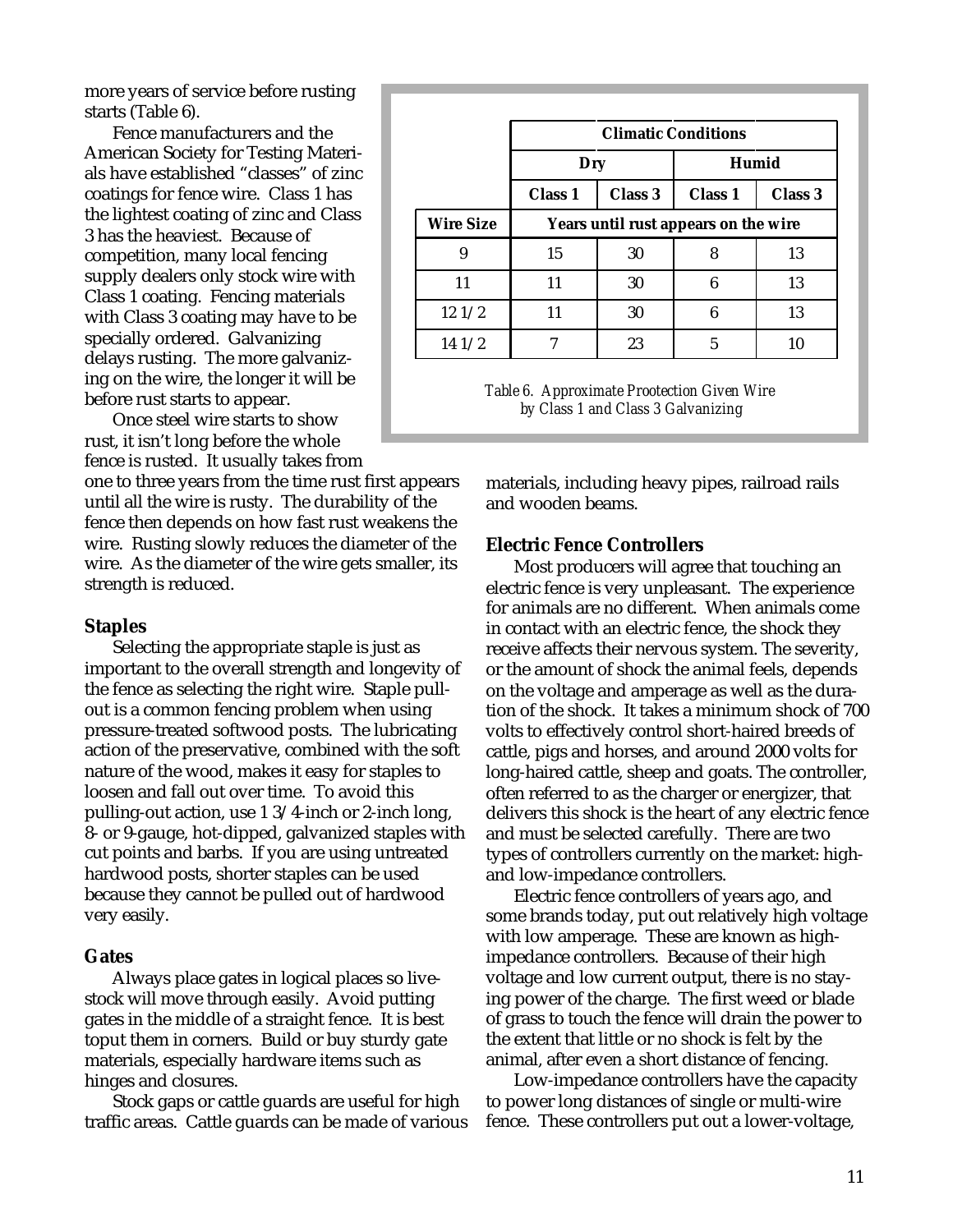higher-amperage charge. Their pulse is extremely short compared to high-impedance controllers. Since the pulse length is short, the conductive capacity of the wire isn't saturated. Consequently, there is less impedance or resistance to current flow, resulting in more livestock-influencing energy delivered over miles of fence that weeds and grass won't short out.

If all the fields you plan to fence are not near a 120-volt power source, you have no choice but to use a battery-operated controller. They do an excellent job of confining animals and are very popular controllers because they can be used at any location without connection to a 120-volt power source. These controllers operate on either a 12, 24 or 36 volt (1, 2 or 3 batteries) system. The batteries can be disconnected from the controller and recharged every two to six weeks depending on the type of charger and the amount used. With a solar energy collector kit, thebattery can be recharged daily for the life of the battery. Deep cycle, marine and RV type-batteries are best suited for battery-operated controllers. Batteries designed for use in automobiles will not last as long as deep-cycle batteries.

If your fields are near where they can be served by a 120-volt controller, it is probably your best selection. There is no problem of changing or recharging batteries and they cost less than the battery-operated controllers equipped with solar kits. Cost of operation is reasonable, averaging around 50 cents a month.

For good animal control, it is important to match the capacity of the controller to the fence you want to charge. Most manufacturers indicate the strength of the controller by the number of miles it will power. A good rule of thumb for sizing controllers is to determine the number of miles of electrified wire in the fence and add 25 percent to offset any power drain caused by grass and weeds touching the fence. For example, if you have a 5-mile long, 6-strand high-tensile fence and four of the wires are electrified, you would need a controller rated at a minimum of 25 miles  $(4 \times 5 = 20 + 25\% = 25)$ .

#### **Grounding**

Grounding is very important when using electric fence controllers, especially with the lowimpedance types. A minimum of three, 6-foot long galvanized ground rods driven in the ground 6 feet apart and tied together with a #12 gauge

copper wire are required for the smaller units (Figure 4). If rocky ground prevents the rods from being driven into the ground, it is recommended the rods be laid end to end in a deep trench and tied together with the copper wire. More powerful units may require a minimum of eight rods. Check manufacturer's recommendations for proper grounding procedures. Make sure ground rods are at least 50 feet from any utility company ground rod, underground telephone or power cable. Firmly attach the ground wire to each rod with ground clamps.



## **Lightning Protection**

Lightning strikes are a major problem with electric fences. It is rather common for lightning to hit a wire fence directly or indirectly through a tree or building near the fence, and then travel as far as two miles on the fence before it is grounded. Whenever possible, disconnect the charger from the fence line during a thunderstorm.

The best and least destructive way to protect electric fence controllers is to provide a quick path to ground for the lightning charge. Lightning arrestors and chokes offer some protection against lightning strikes, although they do not guarantee complete protection and will notprotect the controller from a direct strike (Figure 5). The choke blocks the extremely high voltage lightning strike from getting to the charger by making it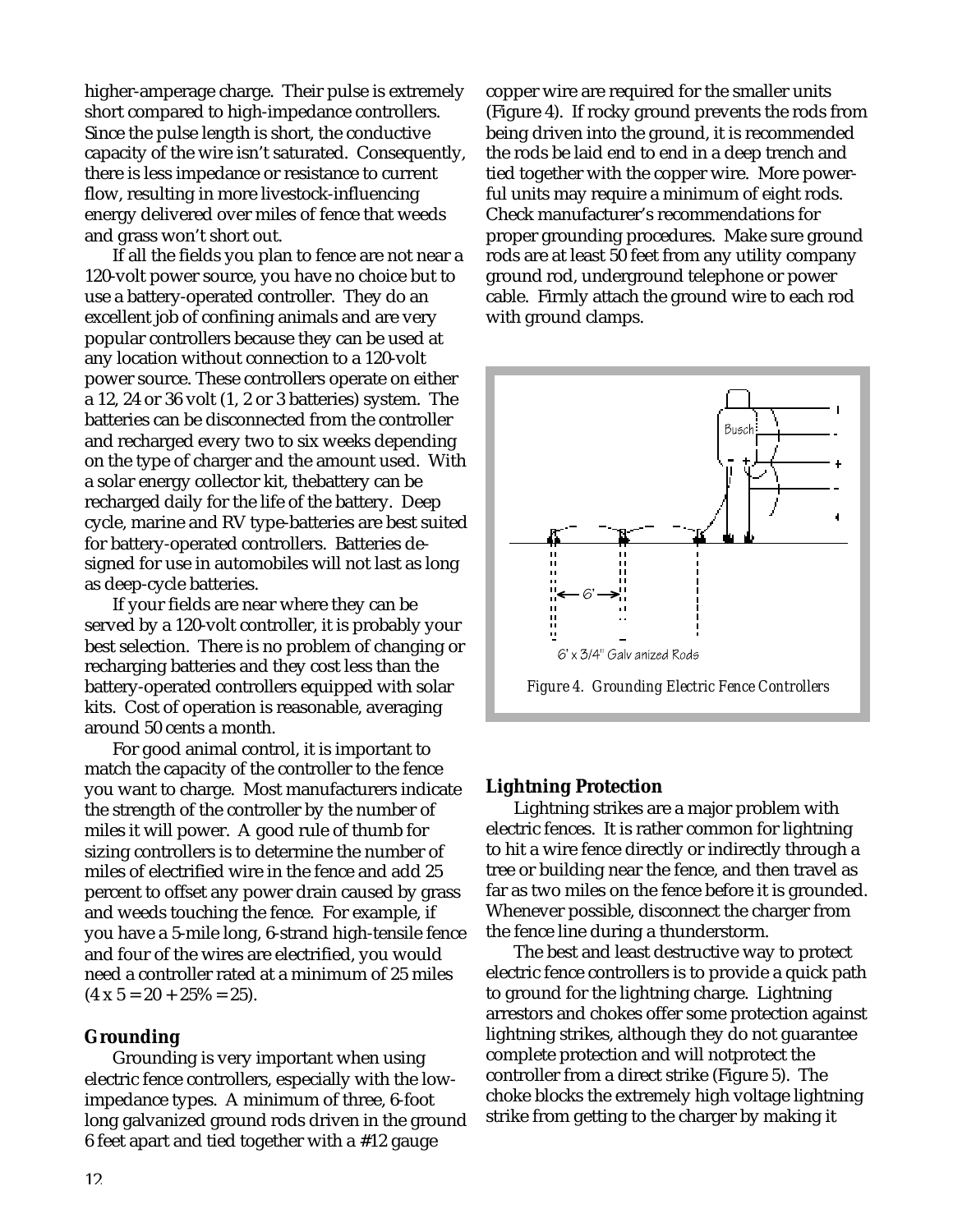

jump the carbon discs inside the lightning arrestor, then disperses the charge to ground. Lightning always finds the quickest and easiest way to earth. Thus, earth/grounding system of the lightning arrestor must be as good as, or better than, the grounding system of the controller. In bad lightning areas, grounding the top wire of the fence has helped protect the controller.

#### **Precautions**

- Never use home-made electric fence controllers. Numerous deaths to both humans and animals have occurred from the use of home-made controllers.
- Do not tamper with or attempt to repair the controller. Repairs should be made only by an authorized service agency or the manufacturer.
- Use only one controller on any one continuous fence.
- Never charge a battery on a battery-type controller with the charger connected to the fence.
- Never attach your electric fence wire to a utility pole. Leaks from high voltage current

down a wet pole can be very dangerous.

• Fasten yellow signs with *Electric Fence* painted on both sides to the fence at distances no more than 200 feet apart.

## **Construction**

Building a fence requires good materials, proper construction techniques and good common judgment. Every fencing job presents slightly different problems. The following steps are typically followed in constructing a high-tensile wire fence. Detailed instructions are provided by most distributors of high-tensile wire fence products. Many of the same techniques apply to the construction of barbed wire and woven wire fences.

#### **Choosing the Fence Line**

First, carefully plan your fencing arrangement. Check property lines closely and arrange crossfences to take maximum advantage of your situation. The fence line should, if possible, avoid rough, stony, broken, steep areas. With electrified high-tensile fencing it is easier to zig zag a little rather than go straight over places which may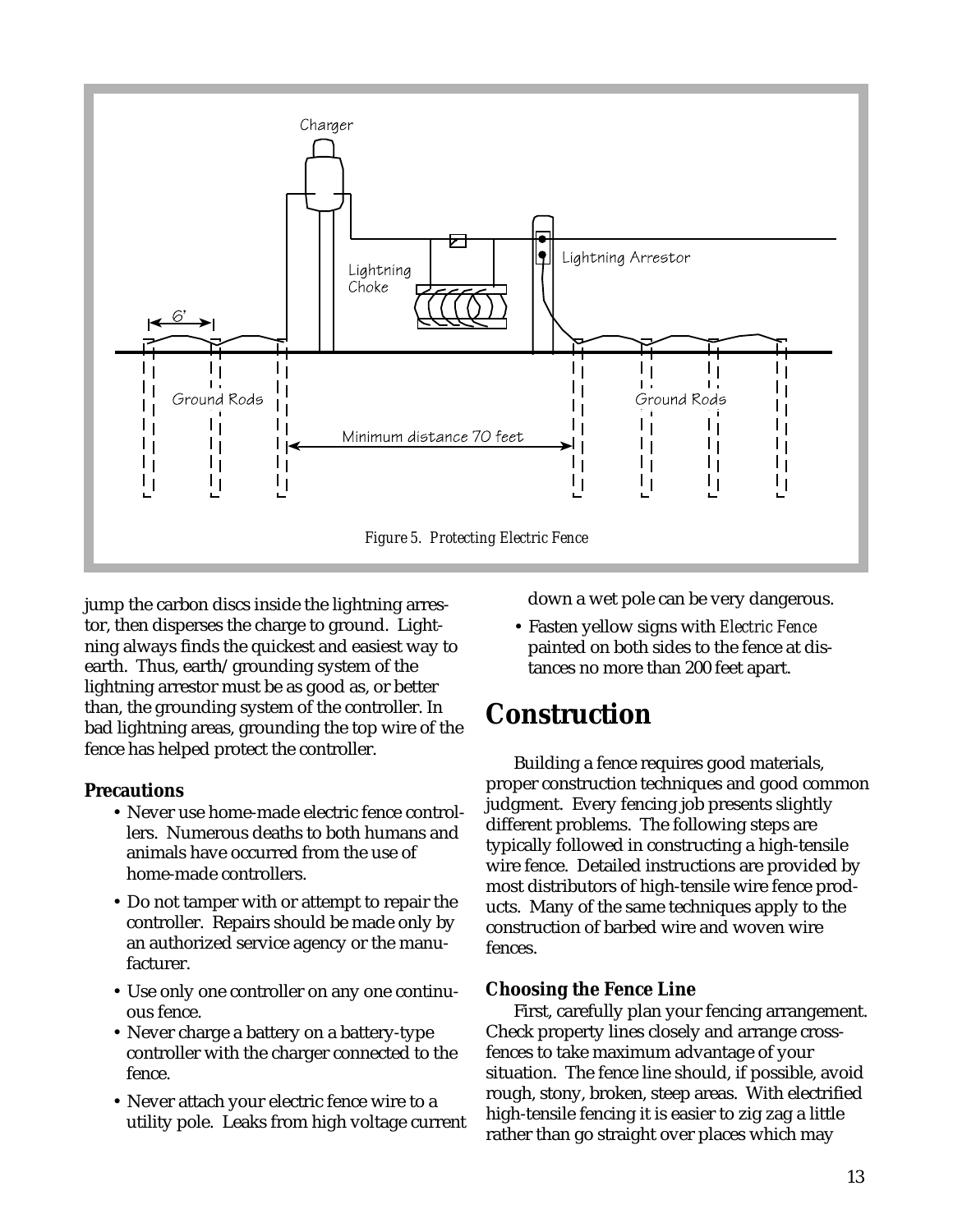

need leveling or more posts and tie downs, and possibly more maintenance in the future.

In some situations it is advisable to level the area first. Where this is done, re-grass the area to prevent erosion and/or weed growth. Animals standing on grass get a greater electrical shock than when standing on bare soil.

#### **Corner, End and Line Brace Assemblies**

Corner-post and end-post assemblies are the backbone of the fence. A properly tensioned hightensile fence puts a tremendous pull on these

assemblies. Both corner and end assemblies must be strong enough to withstand this force. The key is to build them right and put them in deep. Some producers have literally ripped their corner- and/ or end-assemblies out of the ground while tightening the wires because the posts were set in the ground too shallow (Figure 6).

A corner post will need a brace assembly for each fence leading to it. When the fence is more than 200 feet long, it is best to use a double span assembly (Figure 7). The double span assembly is more than twice as strong as a single span. Set the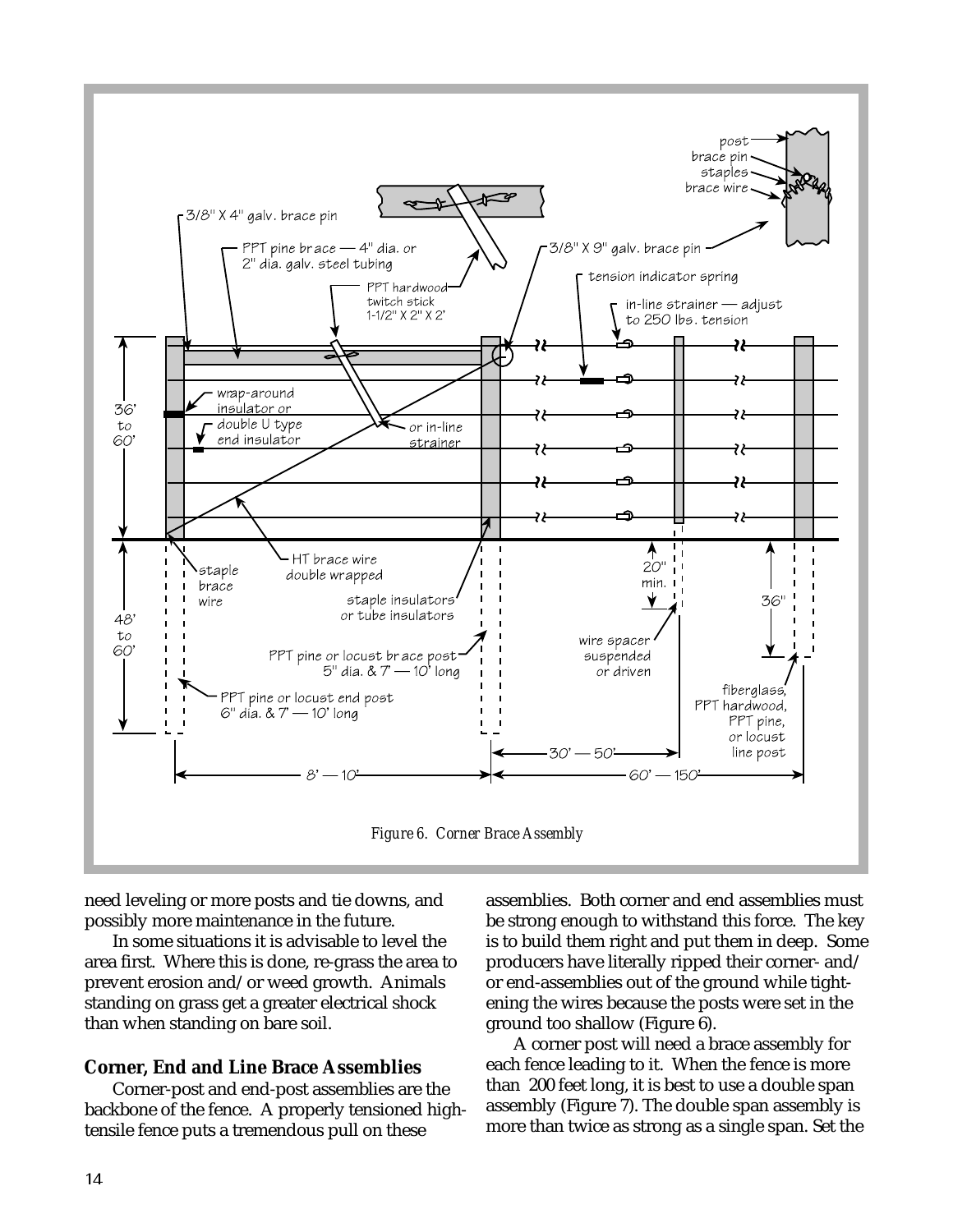

corner posts leaning back from the direction of the fence approximately five degrees. Brace wire should pull in the opposite direction than the fence is pulling.

When a fence is more than 650 feet between corner posts, use braced line post assemblies every 650 feet in the fence line. A braced line assembly is the same as a single span braced corner, except a second diagonal brace wire is used to take fence pull in the opposite direction. In some situations, such as where adequate post depth cannot be achieved, additional bracing may be required to maintain tension.

#### **Setting Fence Posts**

Wooden fence posts can be driven in the ground or tamped into place. A driven post is 1.7 times as strong as a tamped post. Posts larger than 4 inches may need to be sharpened to a dull point or driven in an auger-drilled pilot hole when using a post driver. For uniform depth, mark the digging tool or a steel post to the desired depth. You can drive the post in the ground with a manual post-hole driver or a tractor type.

Another method for setting posts is to dig the hole larger than the post diameter, place the post in the hole and then repack the soil around it. Center the post in the hole before tamping. This makes tamping easier and gives the tightest soilpack around the post. Replace small amounts of soil and tamp. Plumb the post while tamping to

see that it is in proper alignment.

The distance between line posts depends primarily on topography. On extremely flat land, line posts are generally spaced from 10 to 16 feet apart if the fence is not electrified, to as much as 150 feet apart for an electrified fence. Battens or spacers are installed in all dips or at a maximum of 30 feet apart for five strands and 50 feet for two to three strands. Line posts are moved closer and closer together as the terrain goes from flat to hilly.

#### **Running Wire**

High-tensile wire is packaged in various size coils. Wires can be run from the coil one wire at a time using a payout spinner, or several at a time using a multi-wire fencer. When walking from the far corner post to the first one, make sure the wires are in a straight line. If the fence is on flat land this is easy, but if it is over gently rolling terrain, the wire can be straightened by lifting it and letting it drop on its own until it falls onto the same position. Where the fence line is on very uneven ground, getting the first wire straight is not so easy and may have to be done by driving in two pegs or sighting posts where each can be seen at the same time as the corner posts. Then sight over the guide posts and move them until they are all in line with the two end posts.

Run the bottom wire out first and tension it sufficiently as a guide for setting line posts. Wires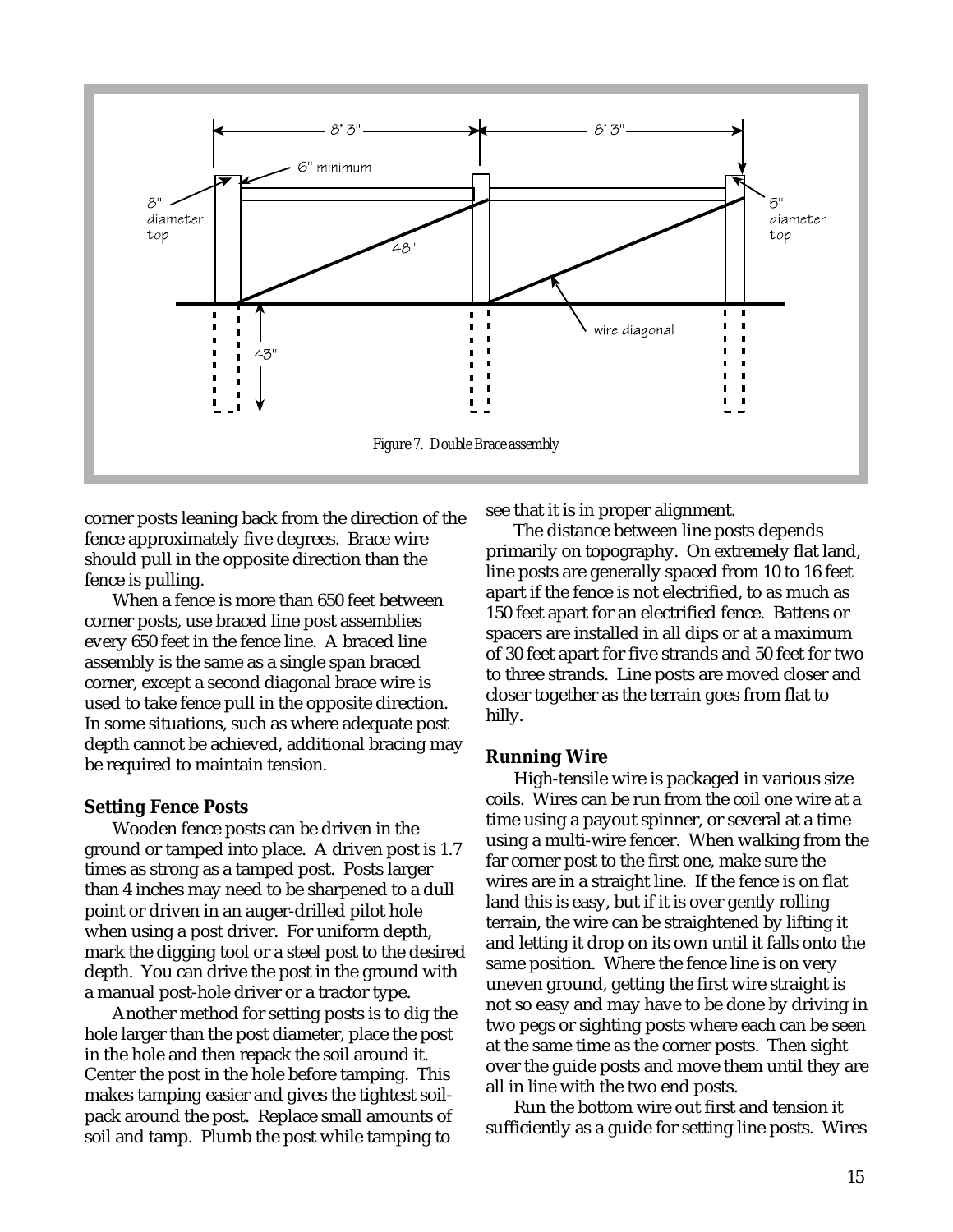are secured to corner, end or gate posts with crimping sleeves or appropriate knots. Secure the bottom wire to each line post as it is driven to assist in determining the next post position.

 Eight to 10 wires are recommended for nonelectric high-tensile wire fences for cattle. Three to five wires are all that are necessary if the fence is electrified. String the wires on the inside of the posts or on the outside of curves. Drive staples slightly off the vertical so they straddle the wood grain, as shown in Figure 8. When driving staples into posts, rotate the staples around 25 degrees from the flat surface of the point. Rotating spreads the legs, which helps give the staple greater holding

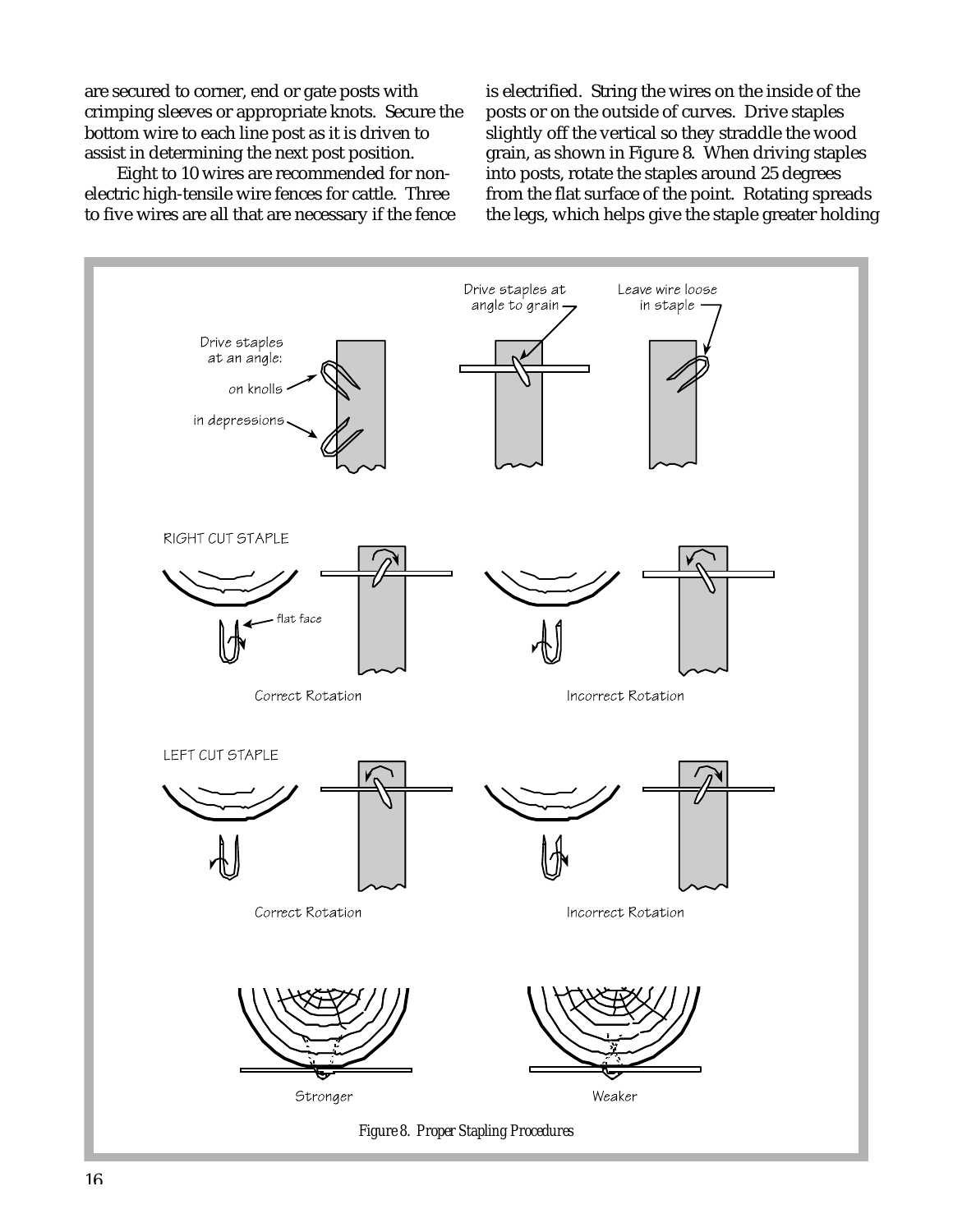power. Drive staples at an upward angle into posts in dips, and at downward angles into posts on rises. **Do not drive staples in too deeply**. The wire must be allowed to slide through the staples for adjusting tension. All energized wires must be insulated from posts and battens. If using the fence for predator control, it is important to alternate at least two or three "hot" wires with the remaining wires. These are used as a ground so predators receive a severe shock when attempting to squeeze between the hot and ground wires. Always plainly label electric fences to avoid danger to people.

#### **Tensioning Wire**

As a safety precaution, always wear heavy gloves and eye protection when tensioning wire. Tension each wire to 200 pounds with a ratchet inline strainer or tightener. Excessive tension not only damages the wire but may lift the fence out of the ground in gullies. The ratchet also permits seasonal adjustment for temperature changes, if necessary. Use a tension indicator spring to obtain the proper wire tension on each wire (Figure 9). Then, tighten all other wires by feel to match the tension on the wire with a spring. On runs shorter than 600 feet, the in-line strainerand tension spring can be located anywhere along the fence, usually near one of the ends. However, on long runs, it is recommended to place them in the center of the fence so that the wire pulls in from both sides. On long straight runs of more than 600 feet, place them at the friction center which is at the center point between the two corners or ends. On long runs with a straight section on one end and several bends on the other, the friction center will be in the bends section rather than in the straight section.



## **Repair and Maintenance**

Properly-built and well-maintained fences will give you the most trouble-free service for your money. A maintenance program is a must. Include some of the following tips in your regular maintenance program:

- Keep the fence wires properly stretched. Fences will naturally loosen over time or with seasonal changes. If tighteners are placed in the fence, check at least twice per year. Other fences may be tightened by resetting or by putting several small kinks or creases in the wire using pliers, a hammer or special tool designed for this purpose. Splice broken wires when necessary.
- Repair or replace anchor post assemblies whenever they show signs of weakness. Refasten loose wires to posts.
- Old woven wire and barbed wire fences which have deteriorated enough to need replacement can be restored to last for many more years by running an electrified wire on one or both sides of the fence through offset brackets attached to the old fence. These offset brackets are made of galvanized hightensile wire and are easily attached to the existing fence. They should be attached at two-thirds the height of the animals to be controlled, next to posts where they will be held more securely than sagging on old wires in the center between two posts.
- Use herbicides or manual clearing to keep weeds and vines from covering fences. Grass and weeds touching the wire can ground it and make the fence ineffective for controlling livestock. An inexpensive fence tester should be secured and used frequently to assure proper functioning of the fence.
- A carpenter's apron is very handy for holding nails, staples and small tools, and a good pair of gloves prevents hand injury and helps in gripping wire. Specialized fencing pliers are an excellent investment for anyone who builds or maintains fences.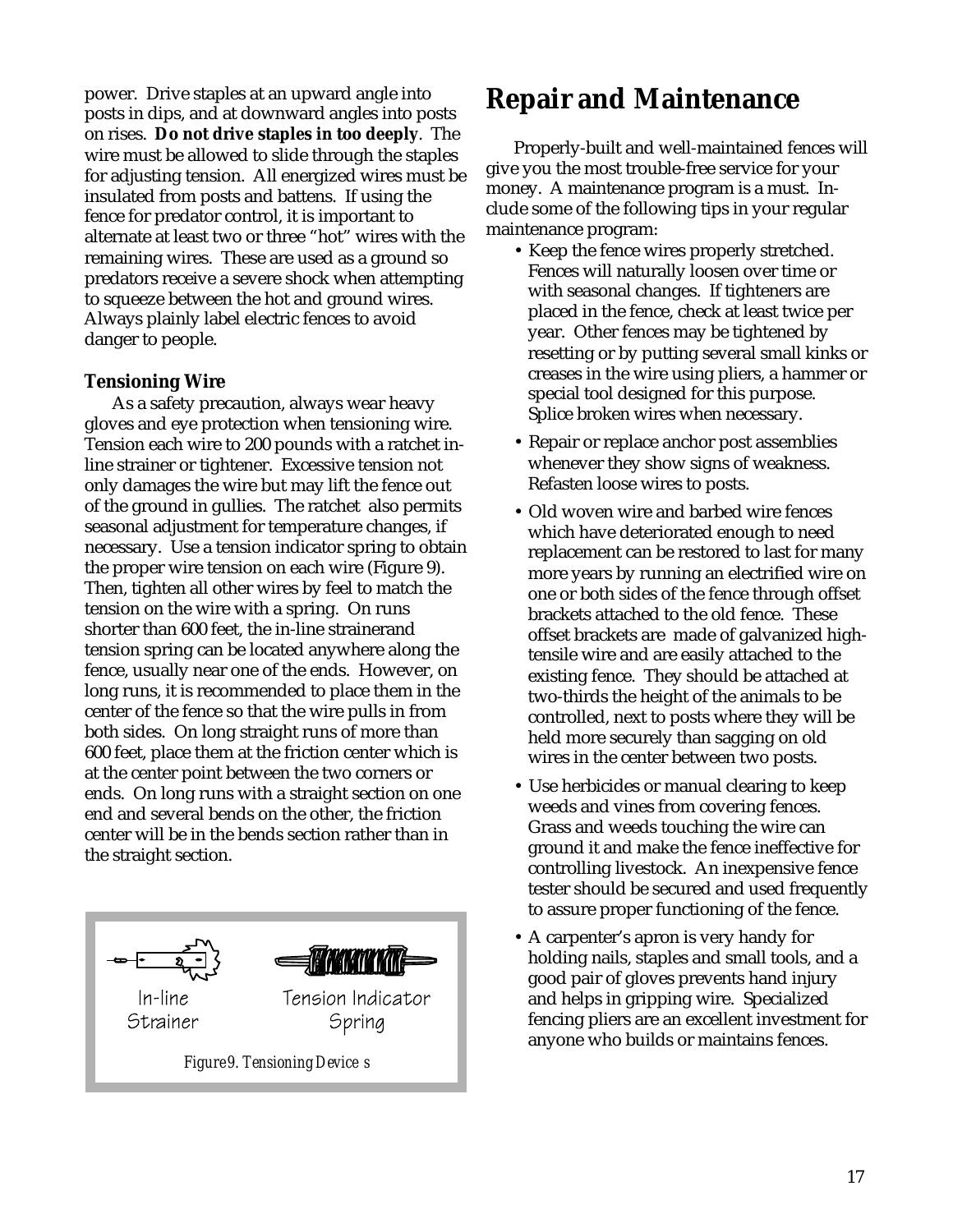## **References**

Planning Fences. 1980. American Association of Vocational Instruction Materials.

Kay, F. W. 1990. Fences for the Farm. University of Georgia Cooperative Extension Service Publication.

9th International Power Fence Manual. 1990. Gallagher Power Fence Inc.

Selders, A. W., J. B. McAninch. 1987. High-Tensile Wire Fencing. NRAES-11. Northeast Regional Agricultural Engineering Service.